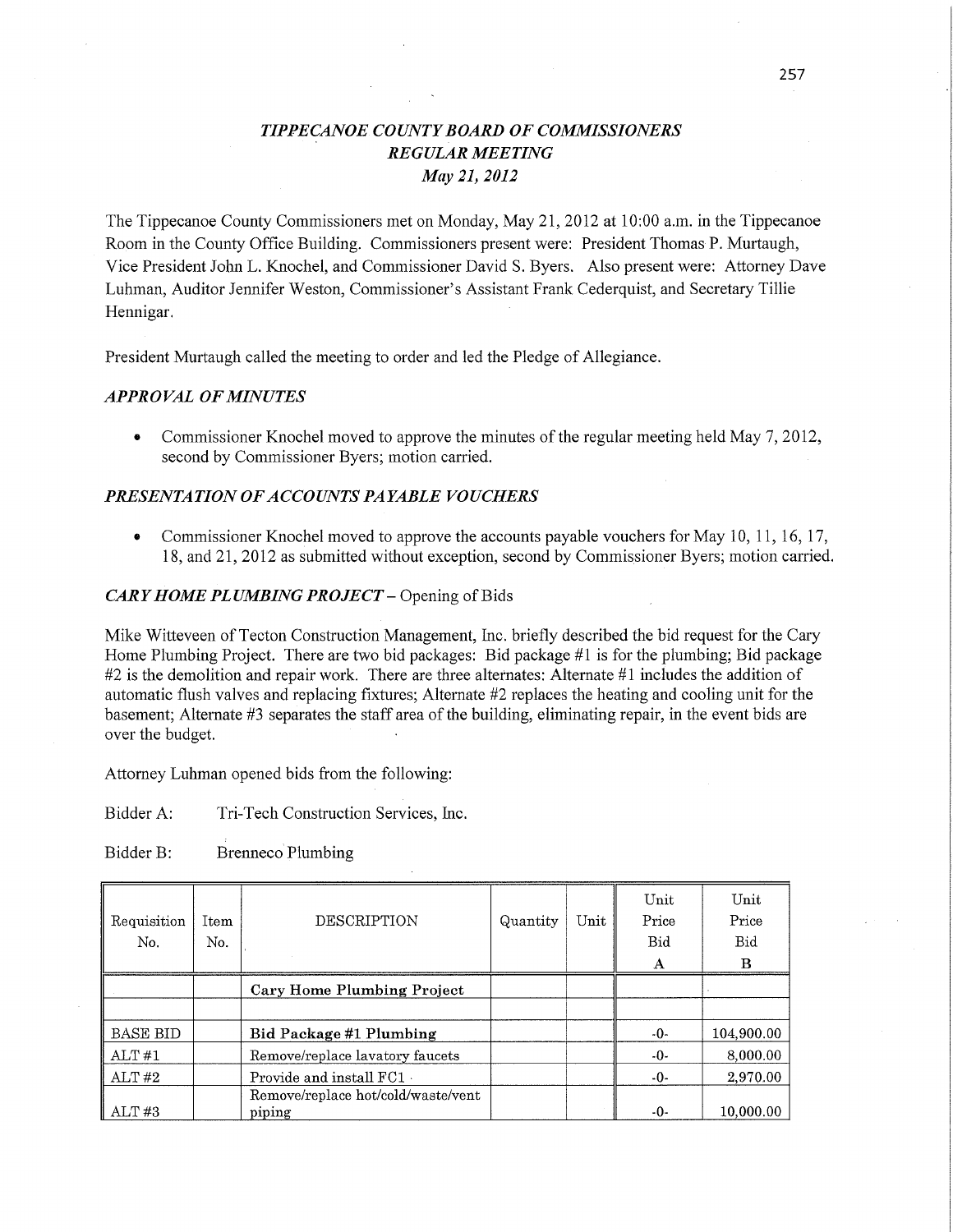| BASE BID            | Bid Package #2 General Trades                | 17,460.00 | 30,600.00  |
|---------------------|----------------------------------------------|-----------|------------|
| ALT#1               | Remove/replace lavatory faucets              | 5,320.00  | 5,600.00   |
| ALT#2               | Provide and install FC1                      | 320.00    | 150.00     |
| ALT#3               | Remove/replace hot/cold/waste/vent<br>piping | 1,580.00  | 400.00     |
| COMBO<br><b>BID</b> |                                              |           | 135,500.00 |

In addition to the bids, labor rates for bid package #1 were as follows:

|                             | Tri-Tech Construction | Brenneco Plumbing |
|-----------------------------|-----------------------|-------------------|
| $\frac{S}{HR}$              | N/A                   | \$68              |
| Mark up on Material Cost    | N/A                   | 15%               |
| Mark up on Equipment Rental | N/A                   | 10%               |
| Mark up on Subcontractors   | N/A                   | 10%               |

Labor rates for bid package #2 were as follows:

| \$/HR                       | \$40 | <b>S30</b> |
|-----------------------------|------|------------|
| Mark up on Material Cost    | 10%  | 15%        |
| Mark up on Equipment Rental | 10%  | 15%        |
| Mark up on Subcontractors   | 10%  | .5%        |

Attorney Luhman recommended the bids be taken under advisement for review by Tecton Construction Management.

*0* Commission Knochel moved to take the bids under advisement, second by Commissioner Byers; motion carried.

# *HIGHWAY* — Opal Kuhl **RESOLUTION 2012-12-CM Adopting Procedures** and **Financing** of **Road Graders**

Director Kuhl said procedures and financing of road graders would be different than in the past. Both will be done as a request for proposals, looking to meet the specifications for the graders and also a financing program such as lease or lease/purchase buy back. The system is modeled after the specifications used when the 911 system was upgraded.

Attorney Luhman added that the same procedure was used for the trash transfer station. By using the request procedures instead of bids, equipment specifications are not listed, but performance standards are requested to provide the best piece of equipment to meet needs. The process also gives alternate financing proggams which may be available from different vendors. Using the proposal request process provides the opportunity to obtain the optimal piece of equipment at the lowest cost to the County. The procedure requires the adoption of a resolution. As proposals are received, a schedule of who submitted the proposal and what is included must be maintained and kept confidential.

Director Kuhl said the proposal request will be advertised twice and the proposals will be presented at the June 18, 2012 meeting.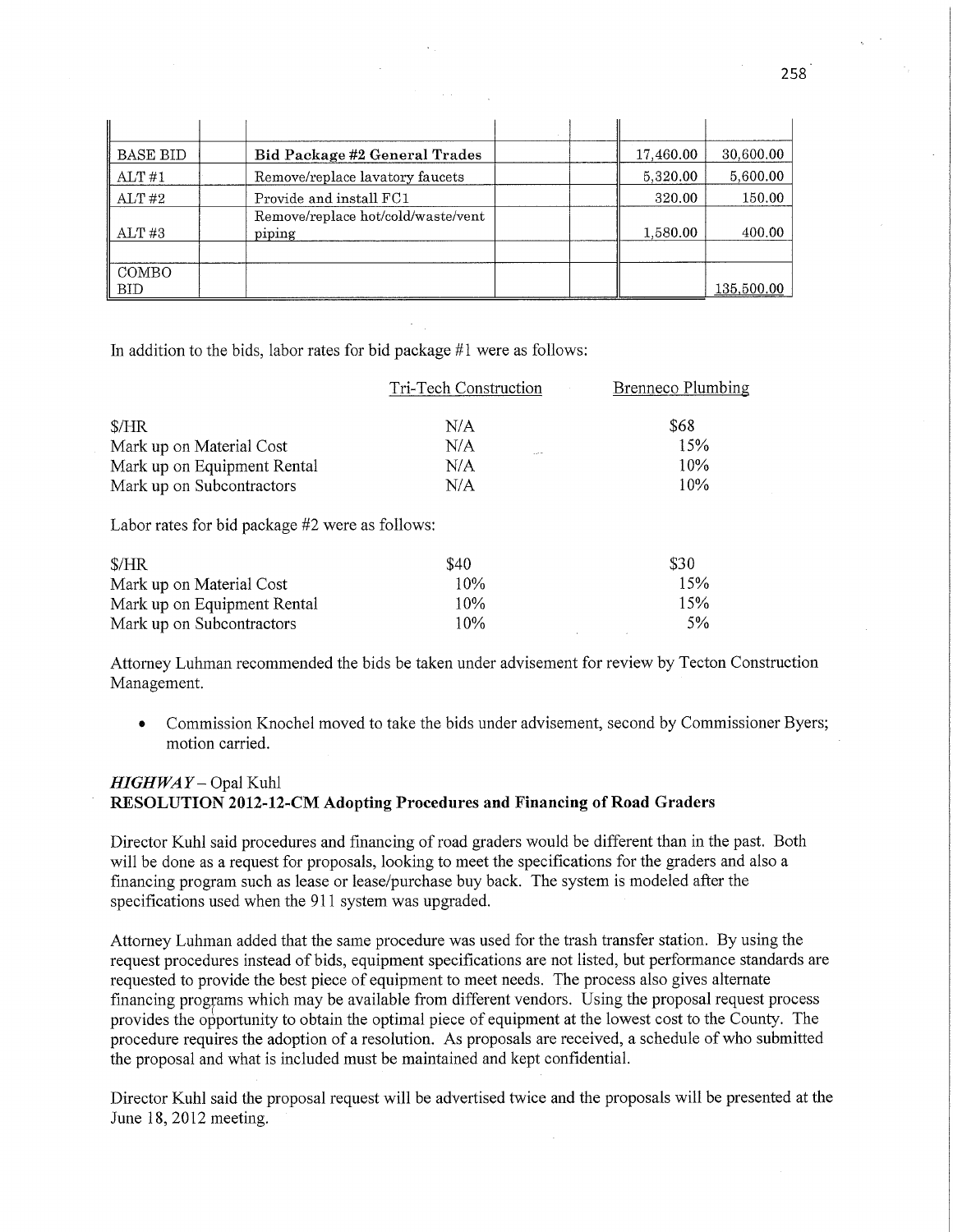Commissioner Knochel moved to approve Resolution 2012-12-CM, second by Commissioner Byers; **motion carried.** 

# **McCarty Lane Project** *—* **Change Orders** #6 and #7 **from** Milestone **Contractors, L.P.**

Director Kuhl said there are two change orders on the McCarty Lane project. Change order #6 is in the amount of \$19,157.27 for additional costs due to non-workable inclement weather delays. Change order #7 is in the amount of \$1,340.87 for testing of pavement markings which INDOT includes on Federal Aid projects and was inavertedly left out of the original contract. The total cost of the project now totals \$6,515,327.05 and includes the 80/20 split as a Federal Aid project.

• Commissioner Knochel moved to approve Change Orders #6 and #7 as presented, second by Commissioner Byers; motion carried.

## **Cumberland Road Project— —Partial Mortgage Release** for **Parcel** 2, **Copper Beech Townhome Communities,** LLC

Director Kuhl said the right-of-way was previously purchased in the amount of \$39,810. The partial mortgage release is needed for the Parcel **2** property mortgage.

**0** Commissioner Knochel moved to approve the partial mortgage release as presented, second by . Commissioner Byers; motion carried.

## *GRANTS —* Laurie Wilson

Grant Facilitator Wilson requested permission to accept <sup>a</sup>grant for TEMA. The grant is an **amendment**  from Indiana Department of Homeland Security in the amount of \$56,000. Previous approved amounts ' were \$30,500 and \$41,000. The grant is for the All Hazard Incident Management Team Association (AHIMTA) Conference in December which Indiana is hosting. The grant will pay for approximately 135 Indiana AHIMTA and Task Force members to attend the conference.

**0** Comniissioner Knochel moved to accept the **grant** for TEMA as presented, **second** by Commissioner Byers; motion carried.

Grant Facilitator Wilson requested permission to apply for **a** grant from the Drug Free Coalition of Tippecanoe County in the amount of **\$2,000.** The grant is for the Juvenile Alternatives **Intensive**  Substance Abuse Program for incentives and enrichments.

**0** Commissioner Knochel moved to give permission to apply for the grant as presented, second by Commissioner Byers; motion carried.

Grant Facilitator Wilson requested permission to apply for a grant for Superior Court 3 in the amount of \$7,000 from the Drug Free Coalition of Tippecanoe County for youth substance abuse assessments.

**0** Commissioner Knochel moved to give permission to apply for the grant as presented, second by Commissioner Byers; motion carried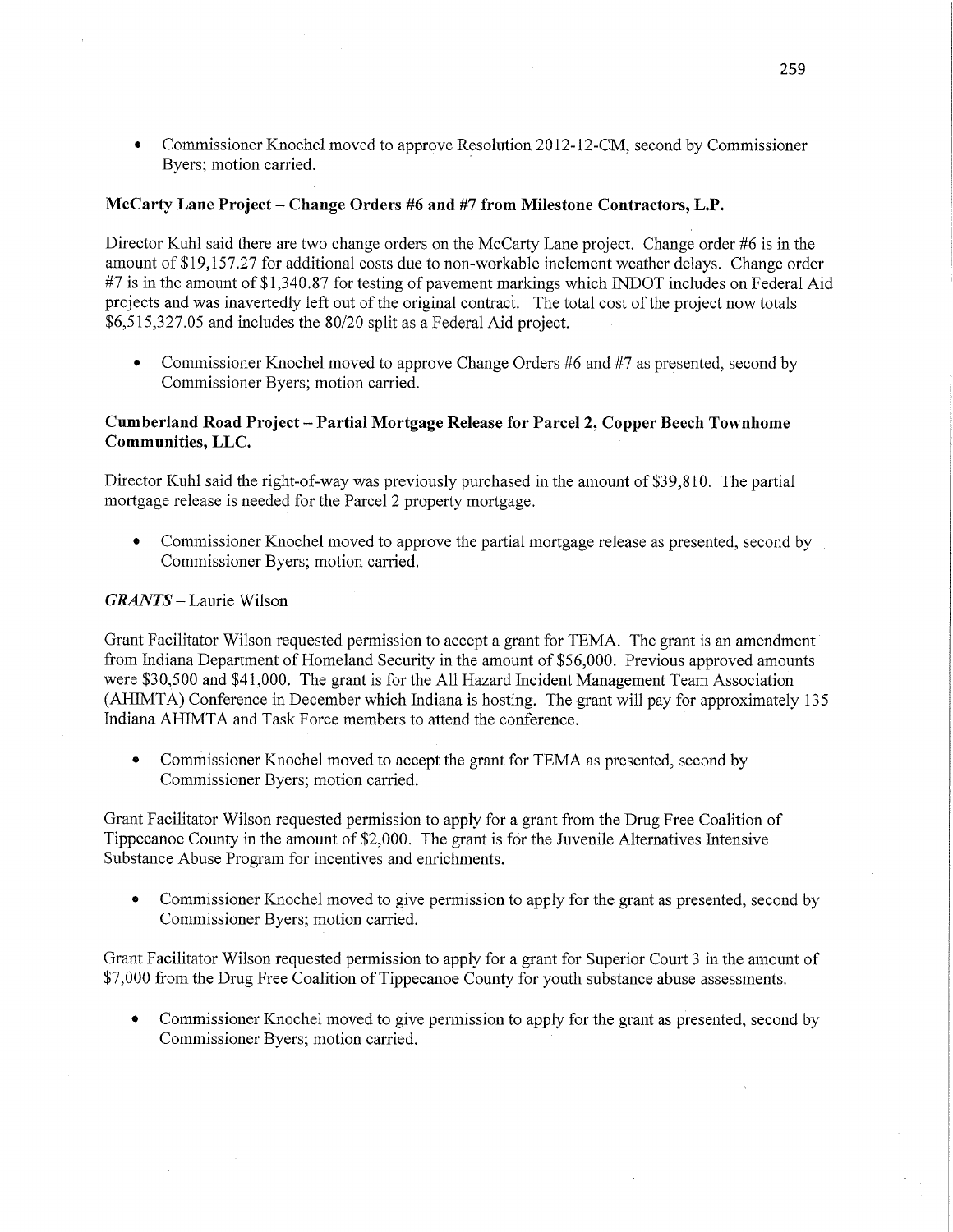- Grant Facilitator Wilson requested permission to apply for a grant from the Drug Free Coalition in the amount of **\$22,980.** The grant is for Court Services for Prime for Life workbooks, instructor and miscellaneous expendable office supplies.
	- **0** Commissioner Knochel moved to give permission to apply for the grant as presented, second by Commissioner Byers; motion carried.

# *WILDCAT CREEK SOLID WASTE MANAGEMENT DISTRICT* - 3<sup>rd</sup> Addendum to Interlocal Agreement

Attorney Luhman said this is the third addendum of the agreement between Tippecanoe County and Clinton County Commissioners for the Wildcat Creek Solid Waste Management District (WCSWMD) final expenses. Hayden Consulting, the controller for WCSWMD submitted claims totaling \$8,727.96 for March 26 through April 30. The claims include \$8,277.96 for Heritage Environmental to pick up hazardous waste from the Tippecanoe County site and \$450.00 to Hayden Consulting for controller services. Claims are expected for two to three additional months. Hayden Consulting is contracted through June on a monthly basis.

**0** Commissioner Knochel moved to approve the 3rd Addendum to the Interlocal Agreement for WCSWMD as presented, second by Commissioner Byers; motion carried.

#### *APPOINTMENT TO COMMON WAGE BOARD*

**-** Commissioner Knochel moved to approve the appointment of Dave Lahr, Frank Cederquist, and Eleanor Mlynarik to the Common Construction Wage Meeting for the 2012 Erosion Remediation *—* Tippecanoe County, second by Commissioner Byers; motion carried.

#### *UNFINISHEDflVE W B USINESS*

President Murtaugh said John Metzinger resigned from the Human Relations committee. An appointment for a replacement will be named at the next meeting.

Auditor Weston reviewed the estimated 2013 Salary Budget which was presented at the previous meeting. Looking at each 1% of incremental increase for Wages, Social Security, and PERF, the cost would be \$277,654. To attain the 2008 market study across all the charts, the cost would be approximately \$1 million. To stay in compliance with getting salary statements to department heads, reviewed, checked, signed off on, and back by July, a recommendation today is preferred. Council makes the final compensation decision.

**0** Commissioner Byers moved to recommend \$750,000 be applied proportionately to the grid to **reach** incremental up-to-market salaries, second by Commissioner Knochel; **motion** carried.

Commissioner Byers said it is National EMT week and thanked the EMTs.

#### *REPORTS* ON *FILE*

The following reports are on file in the Commissioner's office:

Crystal Creek Boarding Kennel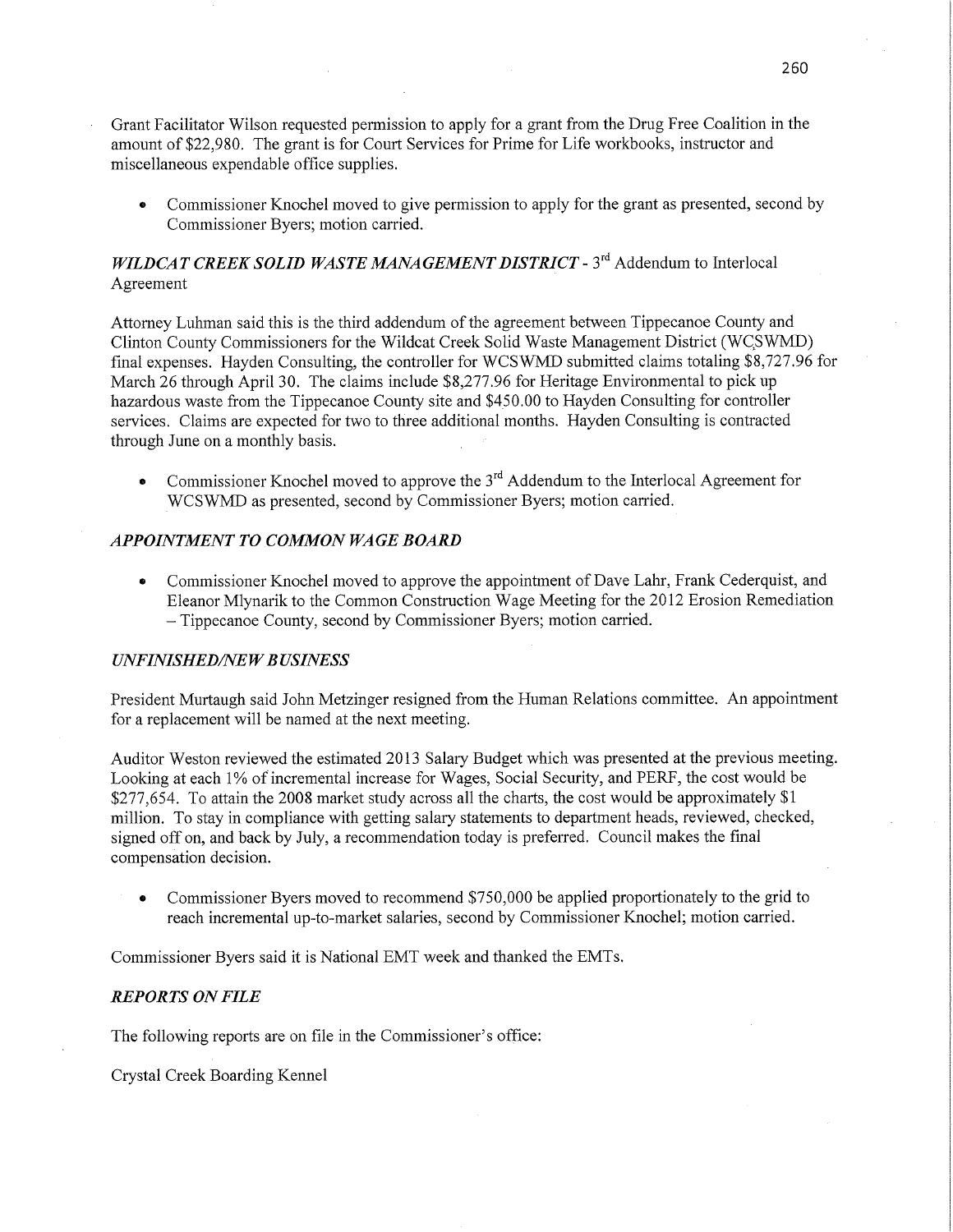#### $PUBLIC$  *COMMENT*

Richard Mertens, 4850 N 250 W, West Lafayette **—** Mr. Mertens said for the last several years his neighborhood off US 52 and Morehouse Road has experienced excessive noise. At 500 feet away from the corner of Taft and Morehouse where his house is located, the noise drowns out conversations and the television with the windows closed and the air conditioner running. Cars, trucks and motorcycles come to the area to **race.** The motorcycles are the worst and most have been modified to be louder. He previously contacted the sheriff; a deputy came out and was sympathetic but couldn't do anything because there is not a noise ordinance. He spoke with approximately 35-40 neighbors on Taft Road, Morehouse Road, and County Road 250 and they all support a noise ordinance. Mr. Mertens said the evening seemed to be the worst for the noise. He has lived in various locations in different states and noise was never an issue because there was a noise ordinance in all the locations.

Sheriff Brown said there is a State statute dealing with the modification of an exhaust system. The Commissioners have been approached about the noise ordinance issue in the past. This situation for ongoing traffic differs from a problem with a specific neighbor. Discussions have been held with Area **Plan** to review the possibility'of applying a noise ordinance to urbanized zones. All complaints are documented in the Sheriff department.

Commissioner Knochel said the noise ordinance issue was previously discussed but implementation wouldn't work in the entire County.

Sheriff Brown said the issue of traffic safety with a speed enforcement approach might be necessary. He will visit with Mr. Mertens following the meeting.

Mike Witteveen, Tecton returned from reviewing the Cary Home Plumbing project bids. Referencing Bid Package #2 for General Trades, Tri-Tech submitted a non-valid bid due to not inciuding \$12,000 of allowances in the base bid. He then presented a worksheet reflecting bids from Brenneco with Tecton's recommendation:

| Bid Package #1 - | \$104,900 |
|------------------|-----------|
| Bid Package #2 - | 30,600    |
| Alternate #1     | 13,600    |
| Alternate #2     | No        |
| Alternate #3     | 10,400    |
| Gen.Conditions   | $+ 4,500$ |
| Abatement        | $+10,000$ |
| Contingency      | $+10,000$ |
| <b>TOTAL</b>     | \$184,000 |

Alternate #2 is not recommended as staff believes they can take care of replacing the heater. The \$184,000 total is over the budget of \$174,400. The recommendation is to eliminate replacing the vanity top in Alternate #1, subtracting \$5,000 and bringing the total to \$179,000. The Abatement amount of \$10,000 is for asbestos and the savings to cover the recommendation overage of \$4,600 would more than likely come from the Abatement amount. Tecton's recommendation is to accept the package as presented to receive the most from this project.

*0* Commissioner Knochel moved to accept the recommendation as presented, second by Commissioner Byers; motion carried.

President Murtaugh asked for additional public comments. There were none.